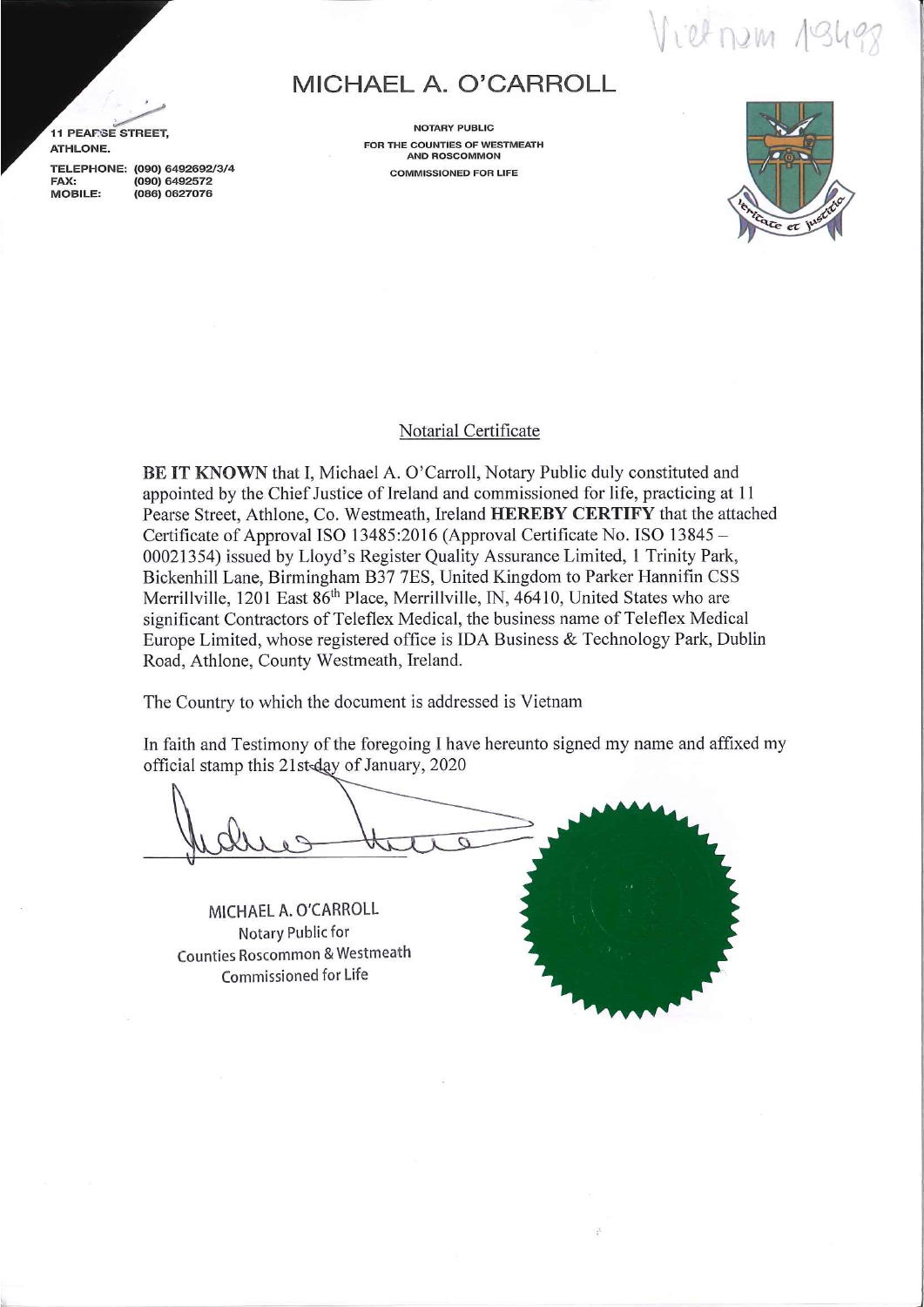|                                                | CHỨNG NHẠN / HỢP PHÁP HÓA LÃNH SƯ<br><b>CONSULAR AUTHENTICATION</b>                       |    |
|------------------------------------------------|-------------------------------------------------------------------------------------------|----|
| 1. Quốc gia:<br>Country                        | Việt Nam                                                                                  |    |
|                                                | Giấy tờ, tài liệu này<br>This public document                                             |    |
| 2. do Öng (Bà):<br>has been signed by          | <b>Aisling Noone</b>                                                                      | ký |
| 3. với chức danh:<br>acting in the capacity of | Cán bộ lãnh sư                                                                            |    |
| bears the stamp of                             | 4. và con dấu của Bộ Ngoại giao và Thương mại Ai-len                                      |    |
|                                                | được chứng nhận / hợp pháp hóa lãnh sư<br>Certified                                       |    |
| London<br>5. tai<br>at<br>bv<br>8. Số: 619     | 6. Ngày 10/02/2020<br>the<br>7. Cơ quan cấp: Đại sứ quán Việt Nam tại VQ Anh và CH Ai-len |    |
| $N^{\circ}$                                    |                                                                                           |    |
|                                                |                                                                                           |    |
|                                                | NAM Traignature and seal/stamp<br><b>First Secretary</b>                                  |    |
|                                                | duyên Diêu Hà                                                                             |    |
|                                                |                                                                                           |    |
| <b>DOS IVE</b>                                 |                                                                                           |    |
|                                                |                                                                                           |    |

| Seen for the authentication of signature/seal<br>Michael A.O'Carroll<br>of                                                                                                                                                                                                                                                                                                                                                                        |  |  |
|---------------------------------------------------------------------------------------------------------------------------------------------------------------------------------------------------------------------------------------------------------------------------------------------------------------------------------------------------------------------------------------------------------------------------------------------------|--|--|
| Notary Public<br>Signed aisling he<br>Position<br>Date 31/01/2020                                                                                                                                                                                                                                                                                                                                                                                 |  |  |
| This Authenting for only certifies the authenticity of the signature and the<br>capagity of the objson who has signed the public document, and, where<br>approgriate the dentity of the seal or stamp which the public document<br>This Authentication does not certify the content of the document for<br>which it Washasued. To verify an Authentication issued by the Ministry of<br>Foreign waits in Ireland, see www.authentications.dfat.ie |  |  |

 $\label{eq:zeta} \mathbf{x} = \frac{\mathbf{x}^2}{\mathbf{x}^2} + \frac{\mathbf{x}^2}{\mathbf{x}^2} + \frac{\mathbf{x}^2}{\mathbf{x}^2} + \frac{\mathbf{x}^2}{\mathbf{x}^2} + \frac{\mathbf{x}^2}{\mathbf{x}^2} + \frac{\mathbf{x}^2}{\mathbf{x}^2} + \frac{\mathbf{x}^2}{\mathbf{x}^2} + \frac{\mathbf{x}^2}{\mathbf{x}^2} + \frac{\mathbf{x}^2}{\mathbf{x}^2} + \frac{\mathbf{x}^2}{\mathbf{x}^2} + \frac{\mathbf{x}^2}{\mathbf{x}^$ 

yd's<br>9ister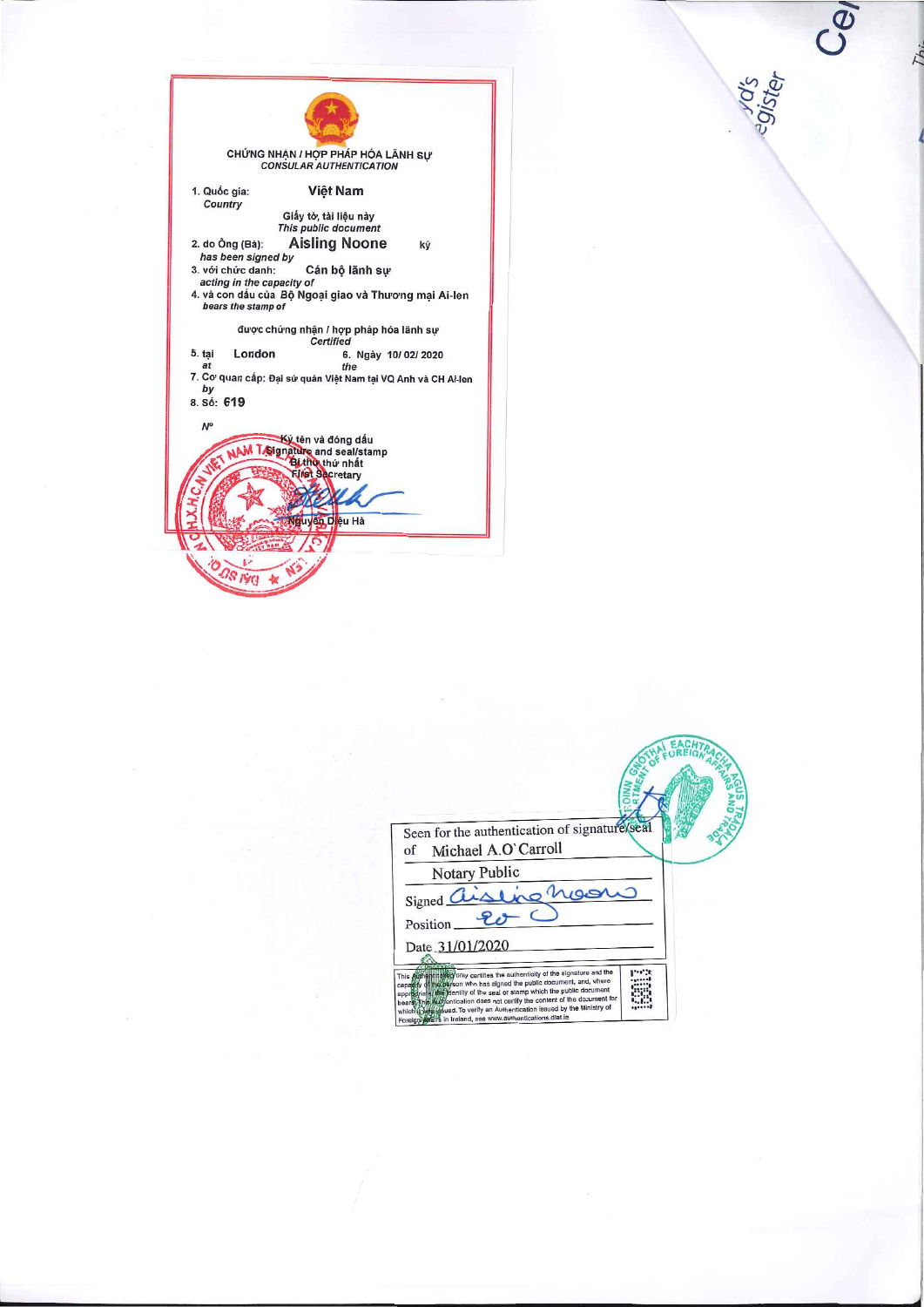$\sqrt{d}$ 's cgister

## **Certificate of Approval**

This is to certify that the Management System of:

has been approved by LRQA to the following standards: ISO 13485:2016 1201 East 86th Place, Merrillville, IN, 46410, United States **Parker Hannifin CSS Merrillville** 

*b~ ..* :<:~r.:\_.:,::\_:·.'.~:·;'.?'> -. *~p . :';·:,\_\·~-~-.\· ...* 

for and on behalf of: Lloyd's Register Quality Assurance Limited Cliff Muckleroy - Area Operations Manager Americas ~,,t; ..• \_.- - .. 1.:· .~ -. , ·.=•.:~- .~ *t: f ...* Issued by: Lloyd's Register Quality Assurance, Inc. . .. . ..

Current issue date: 19 July 2019 Expiry date: 18 July 2022 Certificate identity number: 10206922 Original approval(s): ISO 13485 - 19 July 2019

Approval number(s): ISO 13485 - 00021354

The scope of this approval is applicable to:

Manufacture of Silicone-Based Components, Sub-Assemblies, and Finished Product for the Medical Device Industry.

Michael A. O'Carroll Notary Public for Counties Roscommon & Westmeath

This Notarised Act is limited to the verification of the name and Commissioned *tor* Life

signature *of* the endorsee. Certified to be a true copy *at* tne original

Frunees *Ccok* 

Authorised Officer Teleflex Medical



Lloyd's Register Group Limited, its affiliates and subsidiaries, including Lloyd's Register Quality Assurance Limited (LRQA), and their respective officers, employees or agents are, individually and collectively, referred